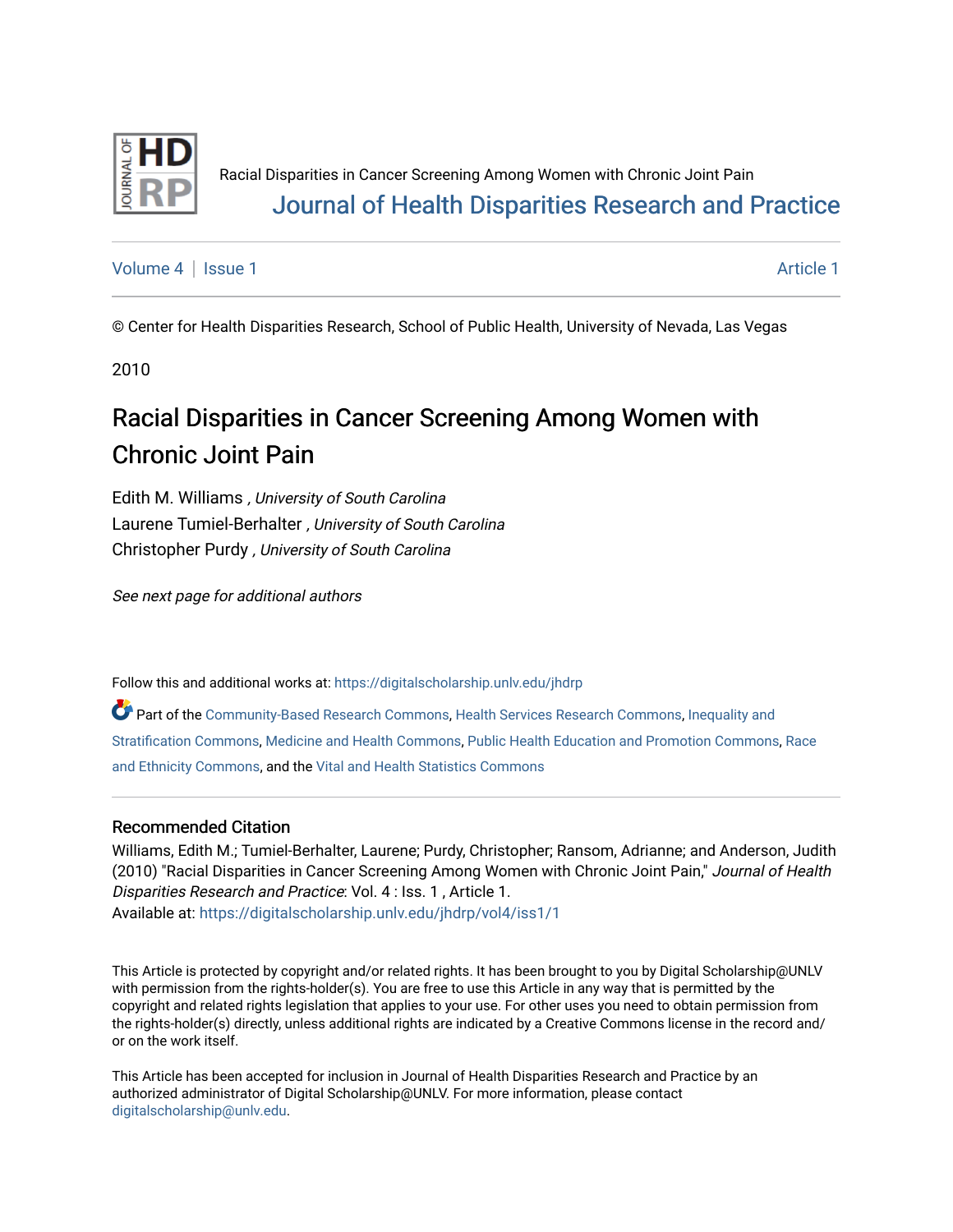### Racial Disparities in Cancer Screening Among Women with Chronic Joint Pain

#### **Abstract**

Chronic pain related disorders and breast and cervical cancer are more prevalent among African-American women compared with non-Hispanic White women. However, few studies address how racial differences in the context of comorbidity may compound these disparities. This study used secondary analysis of the National Health Interview Survey (NHIS) to assess racial differences in breast and cervical cancer screening and patient education among adult women with chronic joint pain conditions. Statistical analyses included chi-square and independent samples t-tests. African-American women compared with non-Hispanic White women were less likely to receive a pap smear or mammogram within the last two years and receive patient education (p<0.01). Due to competing demands, women with chronic joint pain may not receive preventive services. The results of this study can be used to formulate interventions and evaluate approaches to reduce racial disparities in outpatient service delivery in terms of continuity and scope of care.

#### Keywords

African American women; Breast — Cancer; Cancer – Prevention; Cervix uteri — Cancer; Chronic pain in women; Discrimination in medical care

#### Authors

Edith M. Williams, Laurene Tumiel-Berhalter, Christopher Purdy, Adrianne Ransom, and Judith Anderson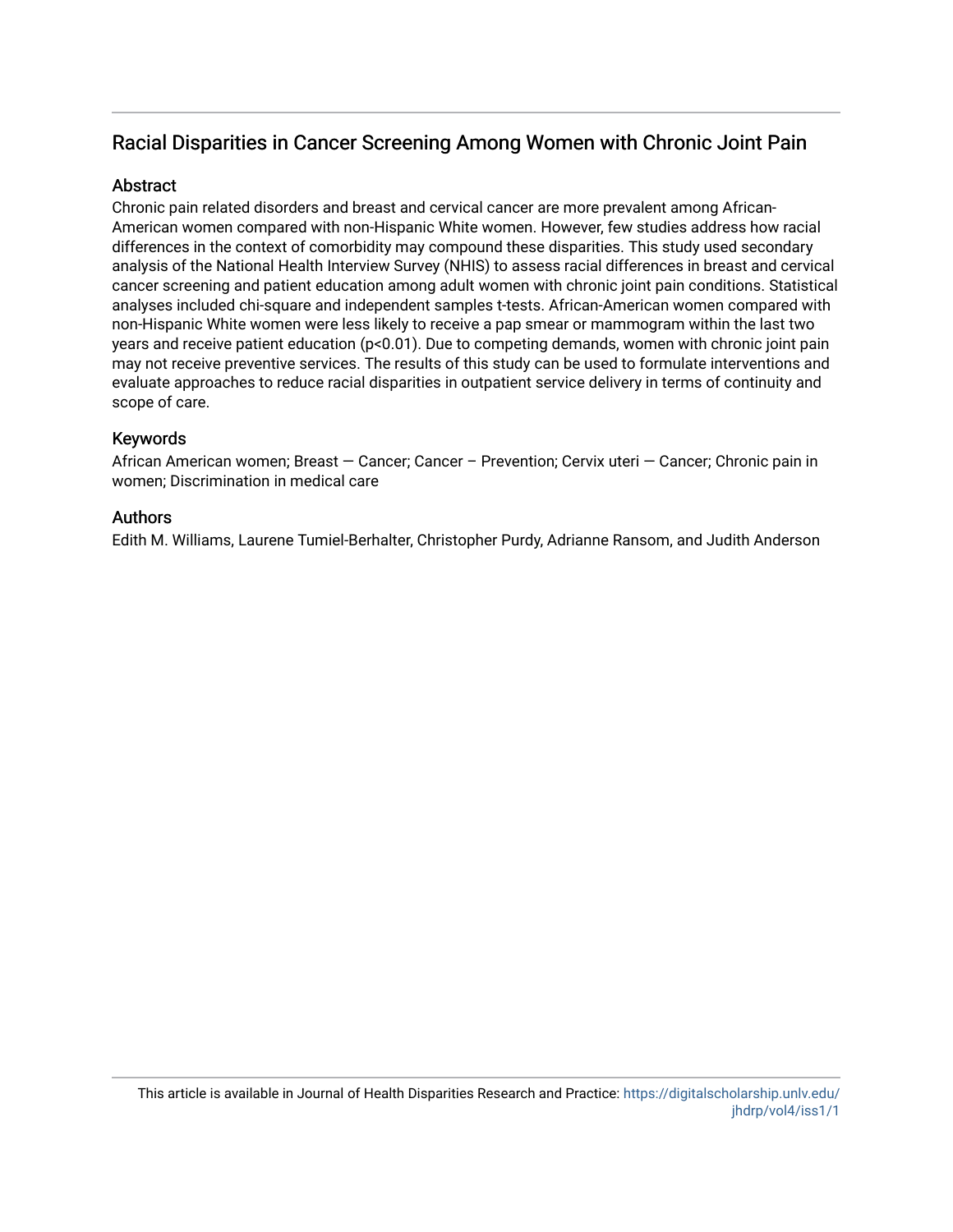

#### **Journal of Health Disparities Research and Practice Volume 4, Number 1, Summer 2010 , pp. 1–13**

©2010 Center for Health Disparities Research School of Community Health Sciences University of Nevada, Las Vegas

# **Racial Disparities in Cancer Screening Among Women with Chronic Joint Pain**

Edith Marie Williams, PhD, University of South Carolina Laurene Tumiel-Berhalter, PhD, University of South Carolina Christopher Purdy, MA, University of South Carolina Adrianne Ransom, MSP, University of South Carolina Judith Anderson, BA, University of South Carolina

# **ABSTRACT**

Chronic pain related disorders and breast and cervical cancer are more prevalent among African-American women compared with non-Hispanic White women. However, few studies address how racial differences in the context of comorbidity may compound these disparities. This study used secondary analysis of the National Health Interview Survey (NHIS) to assess racial differences in breast and cervical cancer screening and patient education among adult women with chronic joint pain conditions. Statistical analyses included chi-square and independent samples t-tests. African-American women compared with non-Hispanic White women were less likely to receive a pap smear or mammogram within the last two years and receive patient education  $(p<0.01)$ . Due to competing demands, women with chronic joint pain may not receive preventive services. The results of this study can be used to formulate interventions and evaluate approaches to reduce racial disparities in outpatient service delivery in terms of continuity and scope of care.

# **INTRODUCTION**

### **Disparities in Cancer Screening**

Regular breast and cervical cancer screening identifies cancers early, decreasing cancer related morbidity and mortality (ACS, 2007; USDHHS, 2000; Eddy, 1989). However, rates of cancer screening are suboptimal, particularly among minority and underserved populations (Finney, Tumiel-Berhalter, Fox, & Jaen, 2006; Gorin & Heck, 2005; Han, Wells, & Primas, 2003; Stoddard, et al., 1998). For example, poor women with lower educational levels are less likely to receive mammograms and Papanicolaou (Pap) tests compared to women of higher socioeconomic status (Crane, Kaplan, Bastani, & Scrimshaw, 1996; Davis, et al., 1996; Selvin & Brett, 2003). While many studies attribute disparities to socioeconomic status (Lees, Wortley, & Coughlin, 2005; O'Malley, Forrest, Feng, & Mandelblatt, 2005), others have demonstrated that cancer screening and follow-up treatment rates are disproportionate by race, even in groups of similar socioeconomic status (Gilligan, Wang, Levin, Kantoff, & Avorn, 2004; Paskett, et al., 2004). Such trends may contribute to adverse cancer outcomes in minority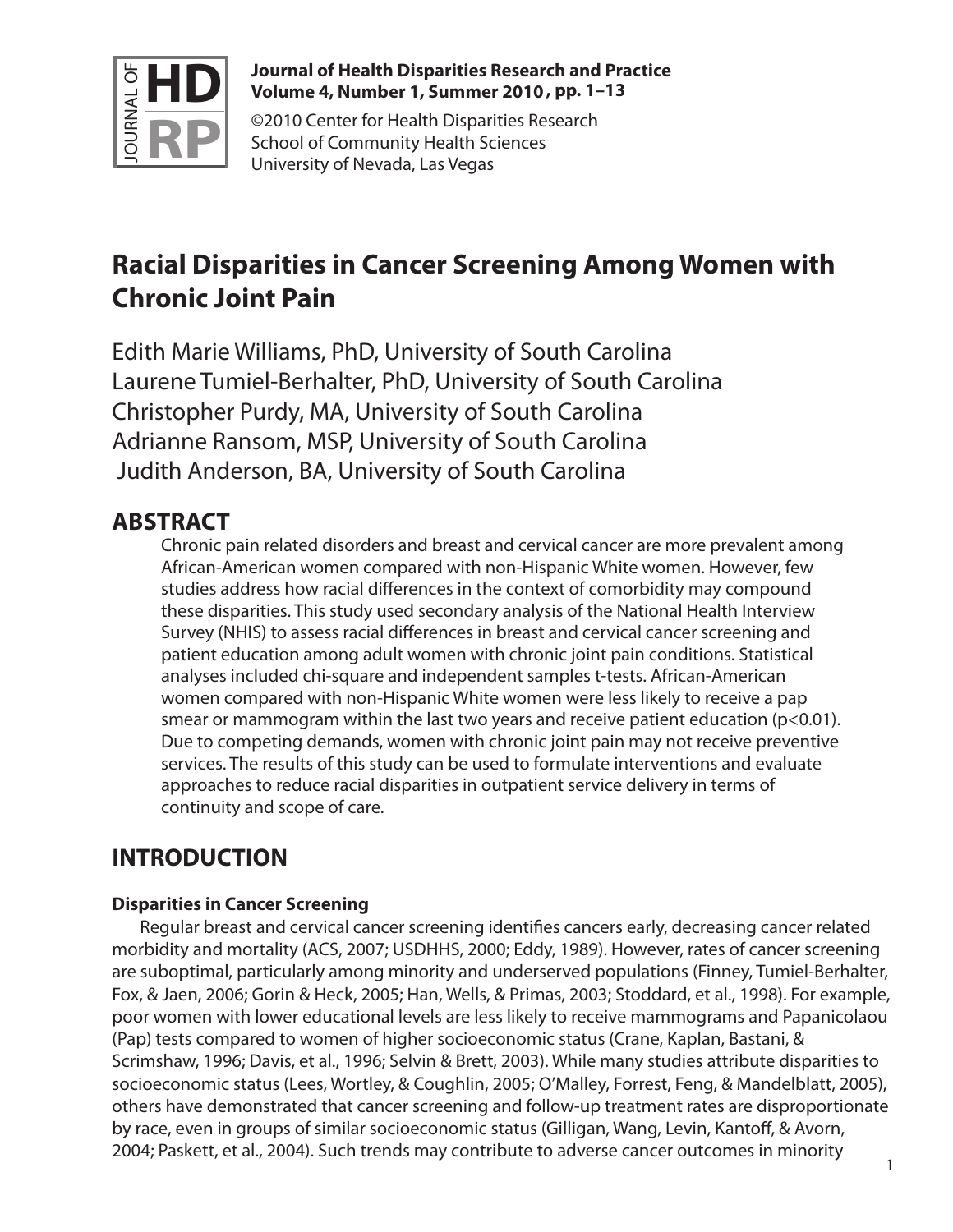groups (McCarthy, et al., 1998). Although breast cancer deaths have decreased among White women, African American women continue to have higher breast and cervical cancer mortality rates (ACS, 2003). Competing demands in the primary care setting (Jaen, Stange, & Nutting, 1994) and barriers to health care delivery such as poor patient physician communication (Crane, et al., 1996; Davis, et al., 1996; Dolan, et al., 2001; MacDowell, Nitz-Weiss, & Short, 2000; Martin, et al., 2005; Stoddard, et al., 1998) may contribute to challenges in preventive health care. This may be particularly true among individuals with complex chronic disease. The few studies available that address the use of cancer screening among patients with chronic diseases suggest that screening is suboptimal in these groups (Fontana, Baumann, Helberg, & Love, 1997; Kiefe, Funkhouser, Fouad, & May, 1998; Lipscombe, Hux, & Booth, 2005; Melkus, Maillet, Novak, Womack, & Hatch-Clein, 2002).

#### **Screening in the Presence of Chronic Joint Pain**

Patients suffering from chronic pain are at increased risk for the effects of fragmentation of care due to the potential for multiple providers. Although difficult to define, fragmentation can be characterized by lack of continuity of care, lack of communication between health care providers, and lack of coordinated care (Carlson & Blustein, 2003; Jerant, von Friederichs-Fitzwater, & Moore, 2005). One such effect may be the oversight of important preventive services, such as cancer screening. Competing demands may cause physicians to prioritize acute needs over preventive health care (Jaen, et al., 1994). Analysis of 1996 and 1997 National Ambulatory Medical Care Surveys (NAMCS) data on visits to family, general practice, internal medicine, and pediatric physicians showed that preventive services and counseling were 24 provided less frequently in visits that were also more likely to be associated with pain management (CDC, 1998; CDC, 2007).

Another example of the potential effect of care fragmentation on delivery of preventive services to chronic pain patients is breast cancer screening in systemic lupus erythematosus (SLE). SLE is an autoimmune disease characterized by chronic joint pain (Grossman & Kalunian, 2002; Hopkinson, Doherty, & Powell, 1994). Evidence of an association between SLE and malignancy has accumulated over the past several years (S. Bernatsky, et al., 2005; S. Bernatsky, Clarke, & Ramsey-Goldman, 2002; Bjornadal, Lofstrom, Yin, Lundberg, & Ekbom, 2002; Mellemkjaer, et al., 1997; Ramsey-Goldman & Clarke, 2001; Ramsey-Goldman, et al., 1998). An increased risk of breast cancer has been reported in at least one SLE cohort study (Bjornadal, et al., 2002), although this is not a uniform finding across all SLE cohorts(S. Bernatsky, et al., 2005). The literature also suggests that regular breast cancer screening is suboptimal among lupus patients, adding to the complexity of determining overall cancer risk (S. R. Bernatsky, et al., 2006). Additionally, evidence suggests that cancers in SLE may be diagnosed at later stages than in the general population indicating a need for increased cancer screening (S. Bernatsky, et al., 2004).

Current studies have not addressed the potential disparities in preventive services received that may be critical for African American women who are at higher risk for SLE, poorer breast cancer outcomes, and other chronic diseases (Brandon, Mullis, Jonnalagadda, & Hughes, 2005; Fessel, 1974; Matthews, et al., 2005; Rus & Hochberg, 2002). Although studies have demonstrated fragmentation of health care delivery among women with chronic joint pain (Blyth, March, Brnabic, & Cousins, 2004; Elliott, Smith, & Hannaford, 2004), few have addressed the impact of health disparities in access to care and use of preventive services, and very little literature is available reporting the use of preventive cancer screening among women with autoimmune disease. The purpose of this study was to explore differences in health care access, cancer screening, and patient education among African American and non-Hispanic White women with chronic joint pain.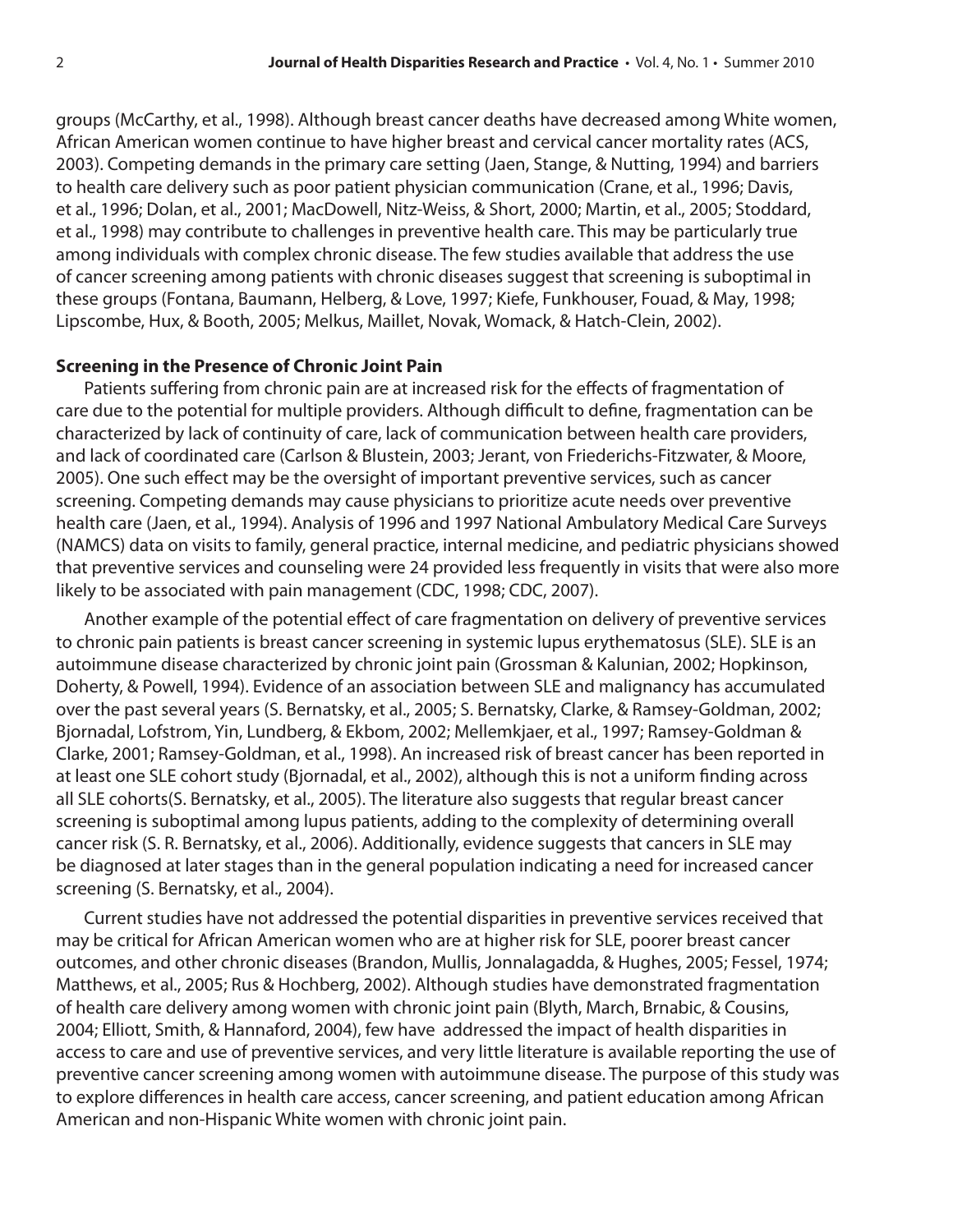### **METHODS**

#### **Conceptual Model**

This study serves to evaluate racial differences in access to care, patient education, and preventive screening in women diagnosed with chronic joint pain. The Institute of Medicine published a model that shows the impact of health care services on outcomes (IOM, 1993). Specifically, the model suggests that structural, personal, and financial barriers to health care impact the use of services (visits and procedures). Once services are accessed there are mediating factors that contribute to effective care including appropriateness of care, efficiency of treatment, quality of providers, and patient adherence ultimately impacting health outcomes (health status and equity of service). We have adapted that model for this study This study will explore personal and financial barriers to care. Mediators to be addressed in this study include the appropriateness of care, efficacy of treatment such as shared treatment and referrals. Health outcomes to be assessed in this study are the use of preventive cancer screening and the use of patient education.

#### **Figure 1. Adapted from the IOM Access Monitoring Project**



#### **Overview**

This study used secondary data analyses of the National Health Interview Survey (NHIS) to assess the racial/ethnic differences in access to health care, cancer screening and patient education related to cancer lifestyle risk factors among adult women with chronic joint pain conditions (ICD 710- 729: arthritis, rheumatoid arthritis, lupus, or fibromyalgia). Differences in access to health care services between African American and non-Hispanic White women with chronic joint pain were observed 67 in an effort to present a comprehensive picture of the receipt of health care for patients with chronic joint pain.

#### **Dataset**

The National Health Interview Survey (NHIS) is conducted annually by the National Center for Health Statistics. This study analyzed the 2005 data set to compare differences in self reported age and employment status, access to care, preventive screening and patient education between African American and Non-Hispanic White women with chronic joint pain. The NHIS uses cluster sampling techniques to represent a diverse selection of representatives throughout the United States. The survey includes household, family, adult and children sections with various modules that are added based on respondent answers. Data collected includes demographics, access to care, risk factors, use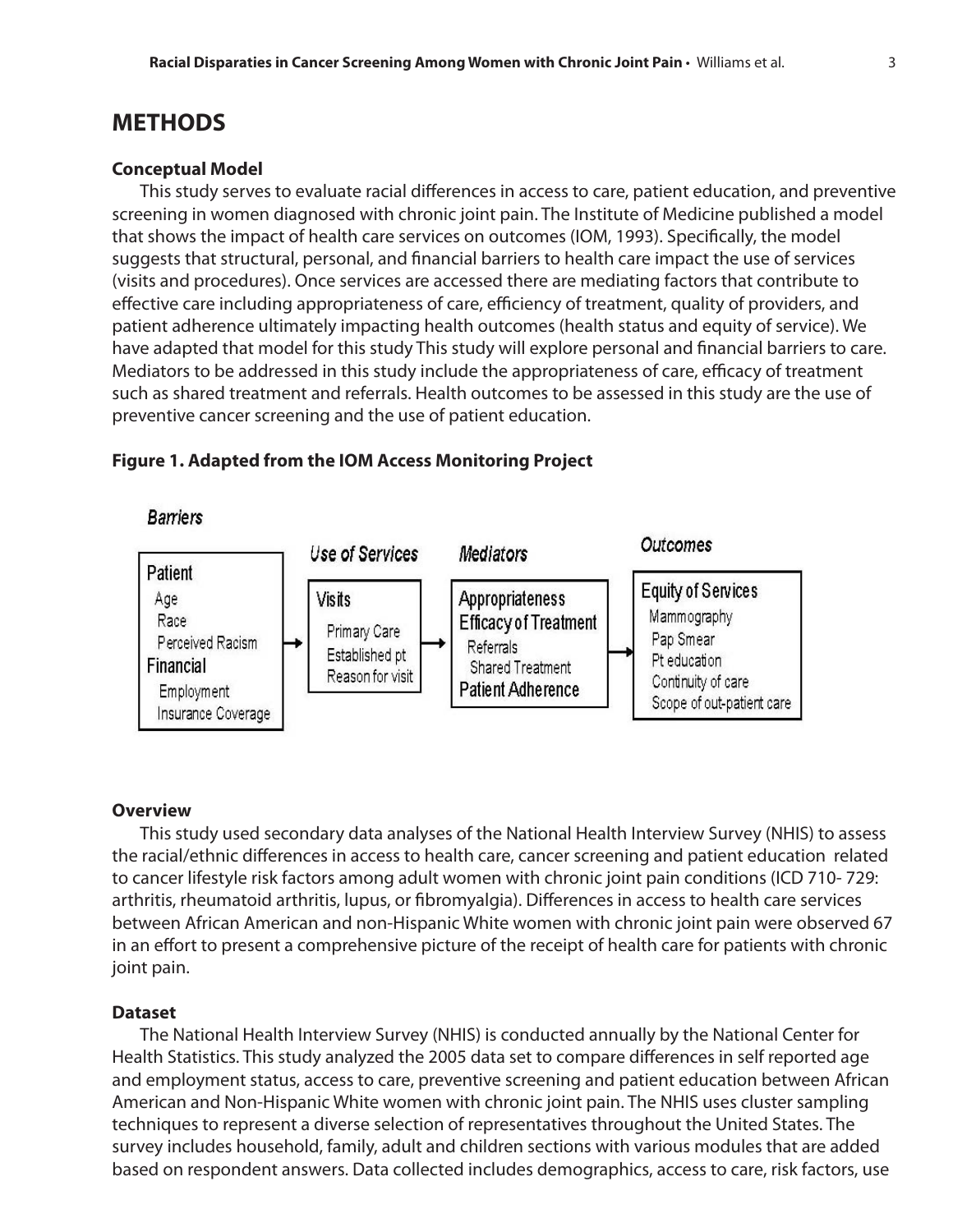of preventive screening services, and disease prevalence. This analysis was limited to women 18 years of age and older with a physician diagnosis related to chronic joint pain (ICD-9: 274, 710, 714, 715, 729) in any of the three field for physician diagnosis. ICD-9 codes correspond to self-report of having been diagnosed by a health care provider with arthritis, rheumatoid arthritis, lupus, fibromyalgia, or gout**.** This analysis assessed differences in demographics, access to care, preventive screening practices, and patient education received from providers between African American and non-Hispanic White women. From the NHIS datasets, a total of 4,626 records were extracted. Of the 4,626 women who satisfied inclusion criteria, 3,932 (85%) were non-Hispanic White and 694 (15%) were African American.

#### **Variables**

Age was assessed as a continuous variable and employment status as a dichotomous variable. Categorical variables regarding access to care included insurance status (none/self pay; private; Medicare/Medicaid), usual place for regular and preventive care (none, clinic or health center, hospital emergency room, hospital out 89 -patient), and use of the emergency room in the past 12 months (none, 1, 2-3, more than 3). Barriers to care were assessed as dichotomous variables and included trouble getting through on the telephone, trouble getting an appointment, wait time at a visit, hours available for an appointment, and transportation to a visit. Dichotomous variables assessing problems with obtaining prescriptions, mental health care, eyeglasses, or dental care due to cost were also assessed. Access to mental health, optometrists, podiatrists, chiropractors, physical therapists, allied health professionals, OB/GYN, specialists, generalists, and Family Medicine were assessed as dichotomous variables, as well as use of home health care in the past 12 months. Preventive screening for skin, cervical, and breast were assessed. Specifically, patient self-report of time since last screening was reported categorically (none, 1 year ago or less, more than 1 year ago but not more than 2 years ago, more than 2 years ago but 3 years ago or less, more than 3 years ago but 5 years ago or less, and over 5 years ago) and reason for exam was reported categorically (part of a routine exam, because of a problem, other). Reason for not having a Pap or mammogram in the past 3 years (because a doctor didn't order it or because they don't have a doctor) and whether a doctor recommended a screening in the past 12 months were reported as dichotomous variables. Values for patient education variables were limited to those who had seen a doctor in the past 12 months. Whether a provider made exercise recommendations, asked about tobacco and advised to quit smoking were reported as dichotomous variables.

#### **Statistical analysis**

Bivariate relationships between race/ethnicity (African-American compared with non-Hispanic White) and the series of dichotomous treatment and access outcomes of interest were examined. All analyses included adjustments to account for the underestimation of standard error due to the sampling methodology. Bivariate analysis included chi-square analysis for categorical and dichotomous variables. Independent samples t-tests were used to assess differences in continuous variables. Statistical significance was determined at alpha=0.05. Since the n was large for both racial groups, the effect was also evaluated for practical relevance. An effect size of 5 percent was used to determine practical relevance.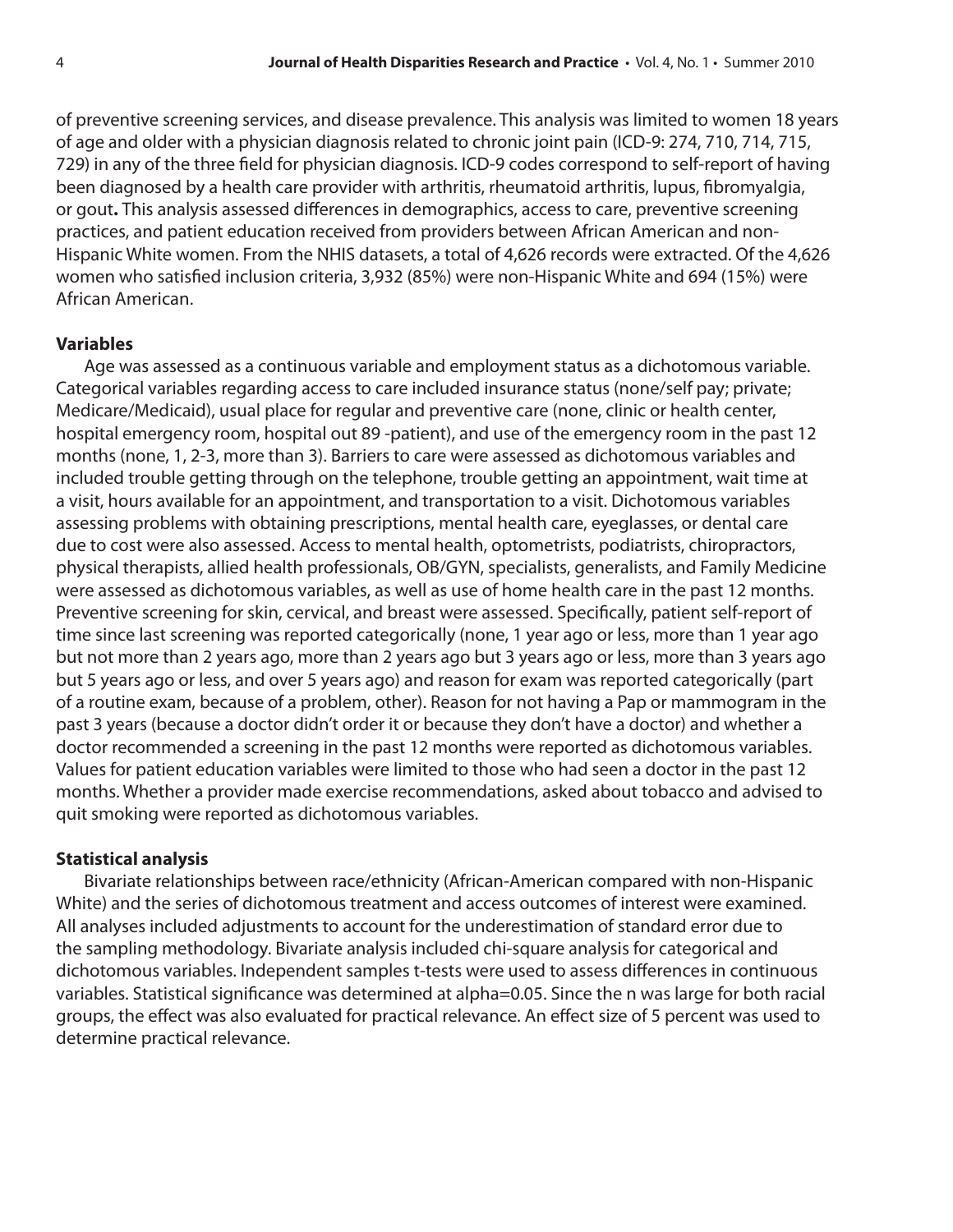### **RESULTS**

#### **Study Participants**

Table 1 shows that of the 4,626 women with chronic joint pain in the 2005 NHIS data set, 694 (15%) were African American and 3,932 (84%) were non-Hispanic White. The average age of African American women was 58 (SD=3.18) years, while the average age of non-Hispanic White women was 62 (SD=2.46) years. Although not statistically significant, non-Hispanic White women reported being currently employed more often than African American women (p=0.10).

Among women with chronic joint pain, African American women compared with non- Hispanic White women were less likely to have insurance coverage (p<0.01). 12.25% of African-American women with chronic joint pain have no insurance coverage compared to 7.07% of non-Hispanic White women. Among women with chronic joint pain who were insured, African American women compared with non-Hispanic White women were less likely to have private health insurance and more likely to have Medicaid (p<0.01).

#### **Healthcare Access**

Among women with chronic joint pain, African American women compared with non-Hispanic White women were less likely to have one place to receive healthcare (p=0.02). African-American women with chronic joint pain had significantly more emergency room visits in the past year compared with non-Hispanic White women (p<0.01). Additionally, African American women compared with non-Hispanic White women were more likely to have received home care (p=0.04), although the corresponding 134 percent differences are very small.

Although not statistically significant, African American women compared with non-Hispanic White women identified making appointments and lack of transportation as barriers to receiving healthcare (p=0.25 and p=0.06, respectively) more often. Conversely, non-Hispanic White women compared with African American women identified the telephone, wait time, and office hours as barriers to receiving healthcare (p=0.18, p=0.32, and p=0.07, respectively) more often. African American women compared with non-Hispanic White women were less likely to be able to afford prescriptions, eyeglasses, or dental care (p<0.01, p<0.01, and p=0.05, respectively).

Overall, African American women with chronic joint pain had less access to health professionals compared with their non-Hispanic White counterparts (p<0.01). African American women were significantly less likely to have access to mental health specialists, optometrists, chiropractors, allied health specialists, and family health practitioners compared to non-Hispanic White women (p<0.01), but significantly more access to OB/GYN specialists (p=0.01) when compared with non-Hispanic White women.

#### **Screening**

Table 2 shows that, among women with chronic joint pain, African American women compared with non-Hispanic White women were less likely to have ever had a doctor examine their skin for signs of cancer (p<0.01). Additionally, African American women were more likely to have their skin checked as part of a routine exam  $(p=0.05)$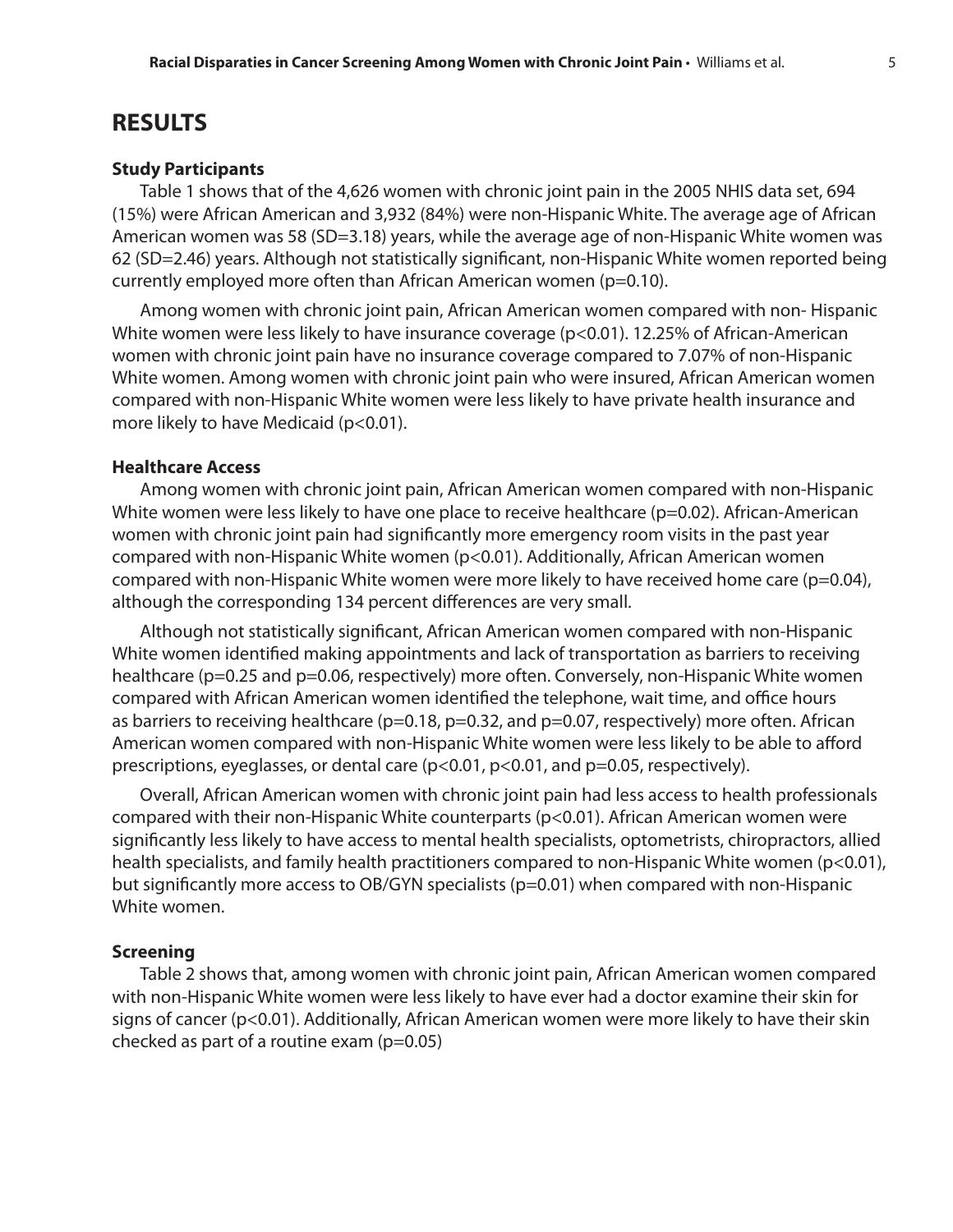**Table 1. General Characteristics of Non-Hispanic White and African American Women 18 years of age and older with chronic joint pain (arthritis, rheumatoid arthritis, lupus, fibromyalgia, or gout), 2005 NHIS Data Set (N= 4,626)**

| <b>Variable</b>                              | <b>Non-Hispanic White</b><br>$N = 3,932$ | <b>African American</b><br>$N = 694$ | <b>P</b> Value |
|----------------------------------------------|------------------------------------------|--------------------------------------|----------------|
|                                              | n (%)                                    | n (%)                                |                |
| <b>Demographics</b>                          |                                          |                                      |                |
| Age, mean                                    | 61.58 (2.46)                             | 58.43 (3.18)                         |                |
| No Insurance Coverage                        | 2.78(7.07)                               | 85 (12.25)                           | 0.002          |
| Medicaid                                     | 390 (9.92)                               | 165 (23.78)                          | < 0.001        |
| Private                                      | 2,517 (64.01)                            | 287 (41.35)                          | < 0.001        |
| <b>Currently Employed</b>                    | 1,414 (35.96)                            | 242 (34.87)                          | 0.100          |
| <b>Access to care</b>                        |                                          |                                      |                |
| One place for care                           | 3,682 (93.64)                            | 636 (91.64)                          | 0.020          |
| No ER visits in past year                    | 2,744 (69.79)                            | 407 (58.65)                          | < 0.001        |
| Home care                                    | 259 (6.59)                               | 47 (6.77)                            | 0.040          |
| <b>Barriers</b>                              |                                          |                                      |                |
| Telephone                                    | 137 (3.99)                               | 22(3.17)                             | 0.183          |
| Making appointment                           | 293 (7.45)                               | 55 (7.93)                            | 0.245          |
| Wait time                                    | 289 (7.35)                               | 49 (7.05)                            | 0.322          |
| Office hours                                 | 179 (4.55)                               | 21(3.03)                             | 0.070          |
| Lack of transportation 169 (4.30)            |                                          | 37 (5.33)                            | 0.063          |
| Can't afford                                 |                                          |                                      |                |
| Prescriptions                                | 543 (13.81)                              | 145 (20.89)                          | < 0.001        |
| Eyeglasses                                   | 432 (10.99)                              | 114 (16.43)                          | < 0.001        |
| <b>Dental Care</b>                           | 645 (16.40)                              | 135 (19.45)                          | 0.050          |
| Access to health professionals 1,835 (46.67) |                                          | 275 (39.63)                          | 0.002          |
| Mental health                                | 410 (10.43)                              | 48 (6.92)                            | 0.006          |
| Optometrist                                  | 2,161 (54.96)                            | 335 (48.27)                          | 0.002          |
| Chiropractor                                 | 543 (13.81)                              | 27 (3.89)                            | < 0.001        |
| Physical therapist                           | 706 (17.96)                              | 118 (17.00)                          | 0.083          |
| <b>Allied health</b>                         | 919 (23.37)                              | 119 (17.15)                          | < 0.001        |
| OB/Gyn                                       | 1,205 (30.65)                            | 245 (35.30)                          | 0.009          |
| <b>Family Medicine</b>                       | 1,859 (54.01)                            | 221 (37.14)                          | < 0.001        |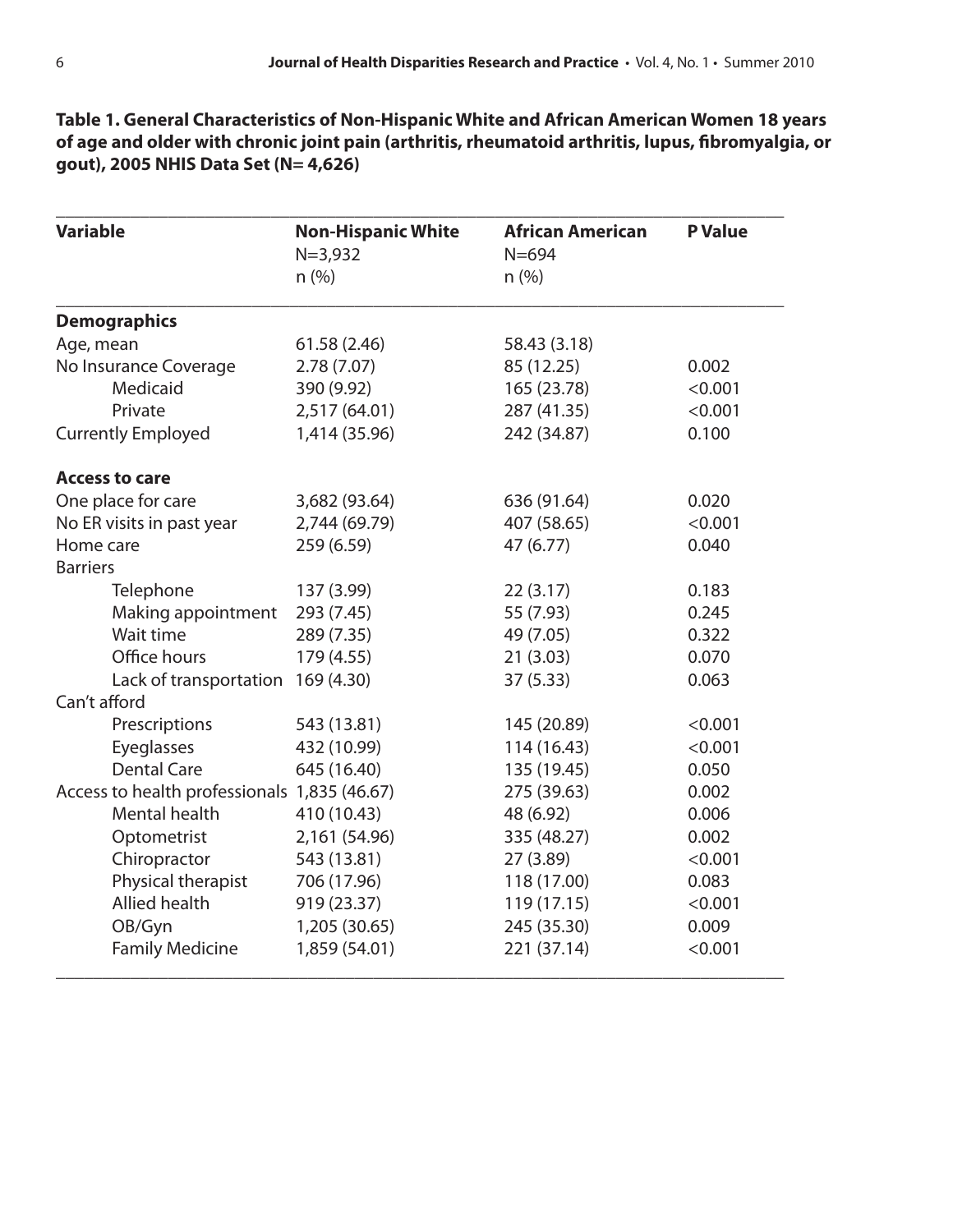**Table 2. Screening Characteristics of Non-Hispanic White and African American Women 18 years of age and older with chronic joint pain (arthritis, rheumatoid arthritis, lupus, fibromyalgia, or gout), 2005 NHIS Data Set (N= 4,626)**

| <b>Variable</b>                                | <b>Non-Hispanic White African American</b> |             | <b>P</b> Value |  |  |
|------------------------------------------------|--------------------------------------------|-------------|----------------|--|--|
|                                                | $N = 3,932$                                | $N = 694$   |                |  |  |
|                                                | $n$ (%)                                    | n (%)       |                |  |  |
| <b>Screening</b>                               |                                            |             |                |  |  |
| Ever had skin checked for cancer               | 933 (23.73)                                | 86 (12.39)  | < 0.001        |  |  |
| Skin exam part of routine exam                 | 546 (58.52)                                | 64 (74.42)  | 0.049          |  |  |
| Ever had Pap Smear                             | 3,557 (90.46)                              | 612 (88.18) | 0.143          |  |  |
| Most Recent Pap Smear more than                | 688 (44.47)                                | 92 (35.25)  | 0.005          |  |  |
| 5 years ago                                    |                                            |             |                |  |  |
| Most important reason for not                  |                                            |             |                |  |  |
| getting Pap Smear in past 3 years              |                                            |             |                |  |  |
| No reason                                      | 282 (25.43)                                | 64 (34.18)  | 0.027          |  |  |
| Did not know needed                            | 110 (9.92)                                 | 19 (12.03)  |                |  |  |
| Doctor did not order                           | 176 (15.87)                                | 18 (11.39)  |                |  |  |
| Procrastinated                                 | 47 (4.24)                                  | 10(6.33)    |                |  |  |
| Too expensive                                  | 47 (4.24)                                  | 9(5.70)     |                |  |  |
| Too painful                                    | 28(2.52)                                   | 4(2.53)     |                |  |  |
| Dr recommended Pap Smear in past 1,874 (55.72) |                                            | 329 (52.14) | 0.110          |  |  |
| 12 months                                      |                                            |             |                |  |  |
| Ever had Mammogram                             | 3,096 (81.39)                              | 504 (75.22) | 0.007          |  |  |
| Mammogram part of routine exam 2,813 (90.86)   |                                            | 475 (94.25) | 0.029          |  |  |
| Most recent Mammogram less than 187 (17.43)    |                                            | 44 (24.04)  | 0.207          |  |  |
| 1 year ago                                     |                                            |             |                |  |  |
| Most important reason for not                  |                                            |             |                |  |  |
| getting Mammogram in past 3 years              |                                            |             |                |  |  |
| No reason                                      | 382 (31.34)                                | 89 (38.36)  | 0.146          |  |  |
| Didn't know necessary                          | 105(8.61)                                  | 30 (12.93)  |                |  |  |
| Haven't had problems                           | 83 (6.81)                                  | 17 (15.95)  |                |  |  |
| Too young                                      | 46 (3.77)                                  | 10(4.31)    |                |  |  |
| Dr recommended Mammogram in 2,080 (59.86)      |                                            | 318 (51.79) | 0.004          |  |  |
| past 12 months                                 |                                            |             |                |  |  |
| <b>Patient Education</b>                       |                                            |             |                |  |  |
| <b>Exercise recommendation</b>                 | 1,477 (39.13)                              | 278 (41.49) | 0.003          |  |  |
| Dr asked about tobacco                         | 1,417 (37.23)                              | 259 (39.06) | 0.175          |  |  |
| Dr advised to quit smoking                     | 465 (70.24)                                | 84 (69.42)  | 0.854          |  |  |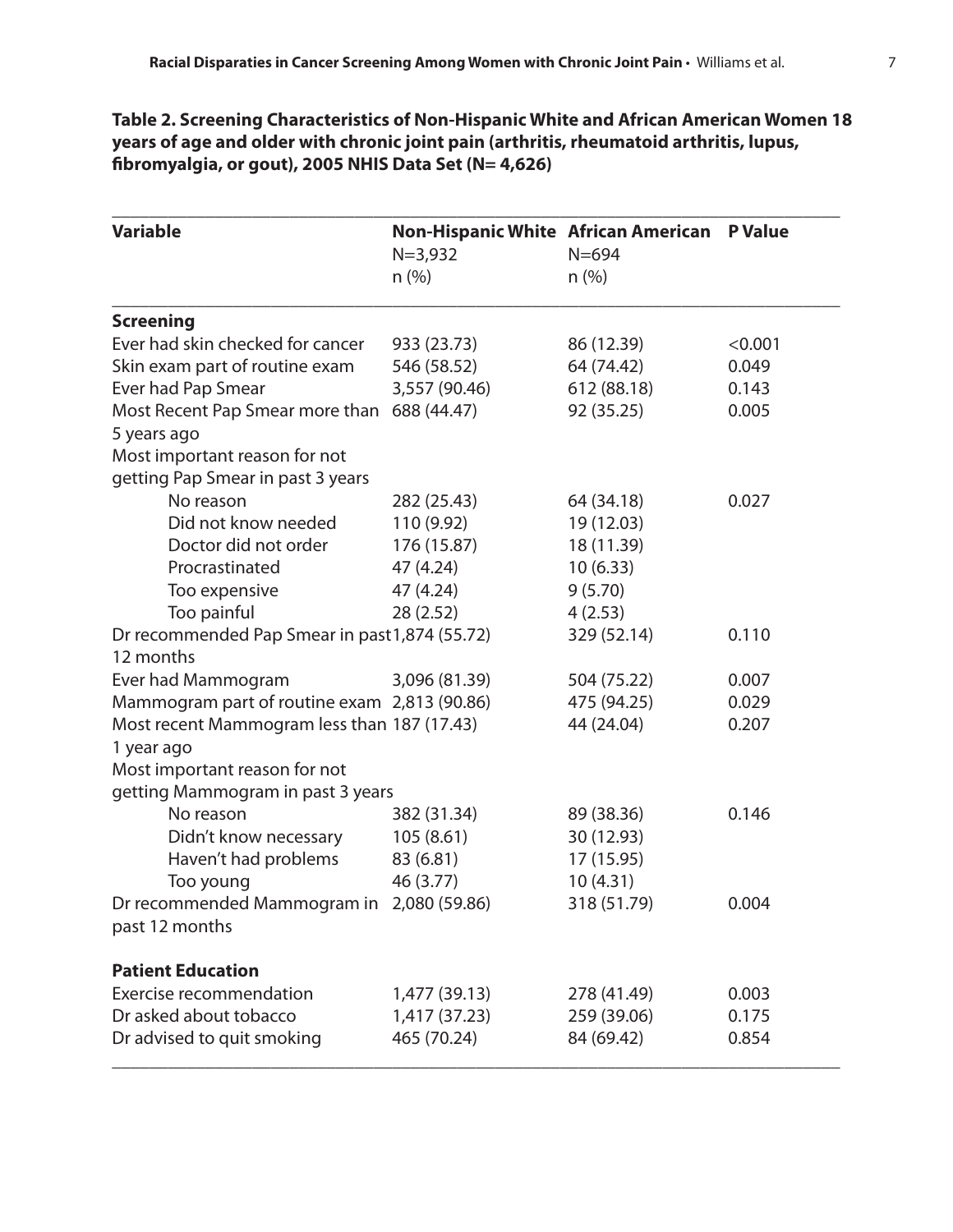Although not statistically 154 significant, African-American women with chronic joint pain were less likely to have ever had a pap smear compared with non-Hispanic White women ( $p=0.14$ ). However, significantly more African American women reported their most recent pap smear to be more than five years ago (p<0.01). Significantly more African American women compared with non-Hispanic White women did not have a reason for not getting a pap test in the past three years (p=0.03). Other reasons reported more often by African American women for not getting a pap smear within the past three years were that they did not realize that a pap smear was needed, a doctor did not order one, procrastination, they felt it was too expensive, or they felt it was too painful. Although not statistically significant, African American women compared with non-Hispanic White women were less likely to have a doctor recommend a pap smear in the past 12 months (p=0.11).

African-American women with chronic joint pain were significantly less likely to have ever had a mammogram compared with non-Hispanic White women (p=0.01). Significantly more African American women with chronic joint pain reported that their mammograms were associated with a routine exam compared to non-Hispanic White women (p=0.03). Other reasons reported more often by African American women for not getting a mammogram within the past three years were that they did not know it was necessary, they hadn't had any problems, or they felt they were too young. Significantly less African American women compared with non-Hispanic White women had a doctor recommend a mammogram in the past 12 months ( $p$ <0.01).

#### **Patient Education**

Among women with chronic joint pain, African American women compared with non-Hispanic White women were more likely to have a doctor recommend exercise (p<0.01) and ask them about tobacco use (p=0.18). However, African American women were less likely to have a doctor advise them to quit smoking (p=0.85).

# **DISCUSSION**

#### **Summary**

This study used a secondary data source to evaluate racial differences in health care from a patient perspective and demonstrated that self-reported access to health care by women with chronic joint pain differed between African American and non-Hispanic White women, specifically with regard to breast and cervical cancer screening and patient education. Among women with chronic joint pain, African American women compared with non-Hispanic White women were less likely to: be insured, have a regular source of care, receive a pap smear or mammogram within the last two years, have access to health professionals, or receive patient education.

Our findings support previous research showing that racial/ethnic differences in screening patterns exist. However, observed disparities among women with chronic joint pain were less than the general population. While other studies have demonstrated screening rates that were from 10% to three times lower in Black women compared to White women (Finney, et al., 2006; Han, et al., 2003; Lees, et al., 2005; McCarthy, et al., 1998; O'Malley, et al., 2005), differences in screening rates between Black and White women in the present study ranged from 2 to 11%. Similarly, Black women in the present study were approximately 5% less likely to be insured, while Black women in the general population are generally 9% less likely to be insured compared with White women (ACS, 2007; Ward, et al., 2008). Additionally, in other studies barriers to screening were more common for minority women compared with White women (Han, et al., 2003; Paskett, et al., 2004). In the present study, barriers to accessing health care were similar between racial/ethnic groups. Other studies have shown that Medicaid coverage is associated with increased use of health care services (Selvin & Brett, 2003), which may explain increased self-reported access to OB/GYN specialists among African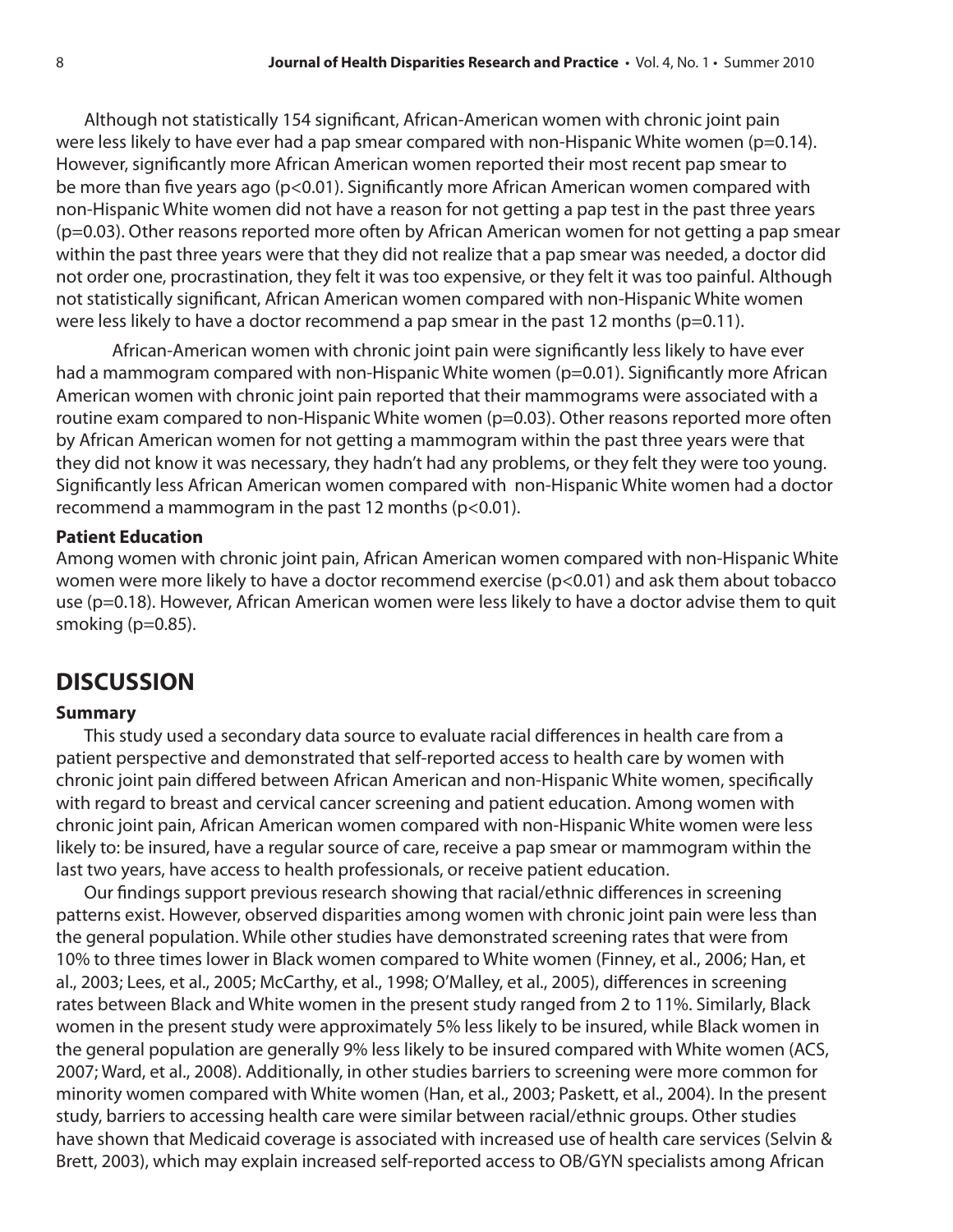American women in the present study, since they were also more likely to have Medicaid compared with non-Hispanic White women. However, while African American women were less likely to have ever had their skin checked for cancer in the present study, more of their reported skin exams were part of a routine exam when compared with those reported by non- Hispanic White women, which still demonstrates that African American women were less likely to receive additional referrals, outside of their regular standard of care, for preventive services. Observed disparities may have been less because all women in the present study are more likely to be in the health care system and access health care in similar ways due to their homogeneous disease status.

#### **Public Health Relevance**

This study is unique in that it focuses on women with chronic joint pain. Women with chronic joint pain are complex patients that often see multiple providers to treat signs and symptoms of their disease. Due to competing demands, these women may not receive preventive services such as cancer screening or patient education encouraging a healthy lifestyle, and it is important to understand whether race further compounds such situations. Several studies have shown that having a regular source of care is predictive of cancer screening (Augustson, Vadaparampil, Paltoo, Kidd, & O'Malley, 2003; Cummings, Whetstone, Shende, & Weismiller, 2000; Rao, Graubard, Breen, & Gastwirth, 2004; Seltzer & Glassman, 2002; Selvin & Brett, 2003). This study's findings were consistent with other investigations that have demonstrated racial disparities with regard to health care access and screening. One study showed that among women attending inner-city primary care health centers, patterns of screening differed among non-Hispanic White, African American, and Hispanic women (Finney, et al., 2006). Paskett and colleagues (2004) surveyed 897 White, African American, and Native American women residing in rural North Carolina and found that barriers to receiving cancer screening tests were more common for minority women compared with White women of comparable income level (Paskett, et al., 2004).

# **CONCLUSION**

The current study fills a gap in current literature by assessing the use of preventive cancer screening (i.e., Pap smear and mammography) among women with chronic joint pain, which encompasses complex autoimmune diseases. This study determined that racial disparities do exist in access to care and use of services among women with chronic joint pain. The literature suggests that co-morbidity impacts use of Pap and mammography, but few studies have examined racial disparities in cancer screening among patients with chronic disease. Studying cancer screening among groups with complex chronic disease such as autoimmune diseases may provide insight into continuing disparities in cancer-related mortality, which remains higher in African American women compared to non-Hispanic White women.

# **FUTURE DIRECTIONS**

Public health agencies, health professionals, and independent researchers have agreed that one of the most promising strategies to eliminate racial disparities in cancer survival is to improve early cancer detection through routine mammography, Pap tests, and colorectal cancer screening (ACS, 2003). The results of this study can be used to formulate interventions and evaluate approaches to reduce racial/ethnic disparities in outpatient service delivery in terms of continuity and scope of care and breast and cervical cancer screening. This study's findings can also be used as preliminary data to support community-based participatory research (CBPR) approaches to identify the prevalence of cancer screening in patients with lupus and other autoimmune diseases, determine the impacts of barriers to health care delivery on maintaining a regular screening regimen in this population, and 242 develop interventions to better coordinate preventive and acute health care delivery for patients with complex chronic disease with a focus on health disparities among African American women.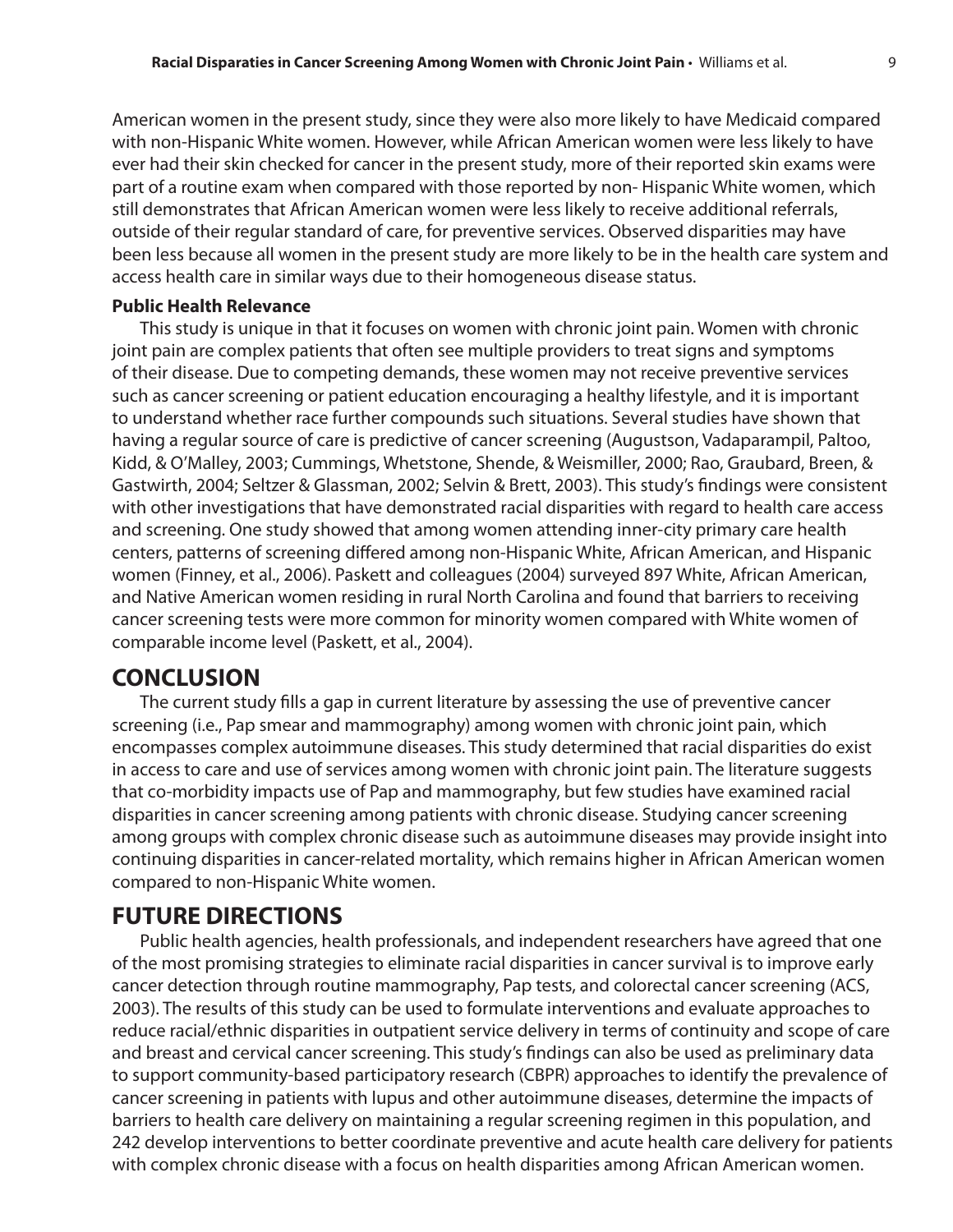# **REFERENCES**

American Cancer Society (2003). Cancer Facts & Figures 2003. Atlanta, GA.

American Cancer Society (2007). Cancer Facts and Figures 2007. Atlanta, GA.

- Augustson, E. M., Vadaparampil, S. T., Paltoo, D. N., Kidd, L. R., & O'Malley, A. S. (2003). Association between CBE, FOBT, and Pap smear adherence and mammography adherence among older lowincome women. Preventive Medicine, 36(6), 734-739.
- Bernatsky, S., Boivin, J. F., Joseph, L., Rajan, R., Zoma, A., Manzi, S., et al. (2005). An international cohort study of cancer in systemic lupus erythematosus. [Multicenter Study Research Support, N.I.H., Extramural Research Support, Non-U.S. Gov't Research Support, U.S. Gov't, P.H.S.]. Arthritis & Rheumatism, 52(5), 1481-1490.
- Bernatsky, S., Clarke, A., & Ramsey-Goldman, R. (2002). Malignancy and systemic lupus erythematosus. Curr Rheumatol Rep, 4(4), 351-358.
- Bernatsky, S., Clarke, A., Ramsey-Goldman, R., Boivin, J. F., Joseph, L., Rajan, R., et al. (2004). Breast cancer stage at time of detection in women with systemic lupus erythematosus. [Research Support, Non-U.S. Gov't]. Lupus, 13(6), 469-472.
- Bernatsky, S. R., Cooper, G. S., Mill, C., Ramsey-Goldman, R., Clarke, A. E., & Pineau, C. A. (2006). Cancer screening in patients with systemic lupus erythematosus. [Comparative Study Research Support, N.I.H., Extramural Research Support, N.I.H., Intramural Research Support, Non-U.S. Gov't]. Journal of Rheumatology, 33(1), 45-49.
- Bjornadal, L., Lofstrom, B., Yin, L., Lundberg, I. E., & Ekbom, A. (2002). Increased cancer incidence in a Swedish cohort of patients with systemic lupus erythematosus. Scand J Rheumatol, 31(2), 66-71.
- Blyth, F. M., March, L. M., Brnabic, A. J., & Cousins, M. J. (2004). Chronic pain and frequent use of health care. [Research Support, Non-U.S. Gov't]. Pain, 111(1-2), 51-58.
- Brandon, L. J., Mullis, R. M., Jonnalagadda, S. S., & Hughes, M. H. (2005). Relationships and CHD risks of BMI, lipoproteins, lipids, and blood pressure in African-American men and women. Preventive Medicine, 40(3), 349-354.
- Carlson, M. J., & Blustein, J. (2003). Access to care among vulnerable populations enrolled in commercial HMOs. Journal of Health Care for the Poor and Underserved, 14(3), 372-385.
- Crane, L. A., Kaplan, C. P., Bastani, R., & Scrimshaw, S. C. (1996). Determinants of adherence among health department patients referred for a mammogram. [Multicenter Study Research Support, U.S. Gov't, P.H.S.]. Women & Health, 24(2), 43-64.
- Centers for Disease Control and Prevention (1998). Missed opportunities in preventive counseling for cardiovascular disease-United States, 1995. Cardiovascular Health Branch, Division of Adolescent and Community Health, National Center for Chronic Disease Prevention and Health Promotion. MMWR, 47(05), 91-5.
- Centers for Disease Control and Prevention (2007). National Ambulatory Care Medical Survey Methods: What Clinicians Need to Know. National Center for Health Statistics, Coordinating Center for Health Information and Service.
- Cummings, D. M., Whetstone, L., Shende, A., & Weismiller, D. (2000). Predictors of screening mammography: implications for office practice. Arch Fam Med, 9(9), 870-875.
- Davis, T. C., Arnold, C., Berkel, H. J., Nandy, I., Jackson, R. H., & Glass, J. (1996). Knowledge and attitude on screening mammography among low-literate, low-income women. [Research Support, Non-U.S. Gov't Research Support, U.S. Gov't, P.H.S.]. Cancer, 78(9), 1912-1920.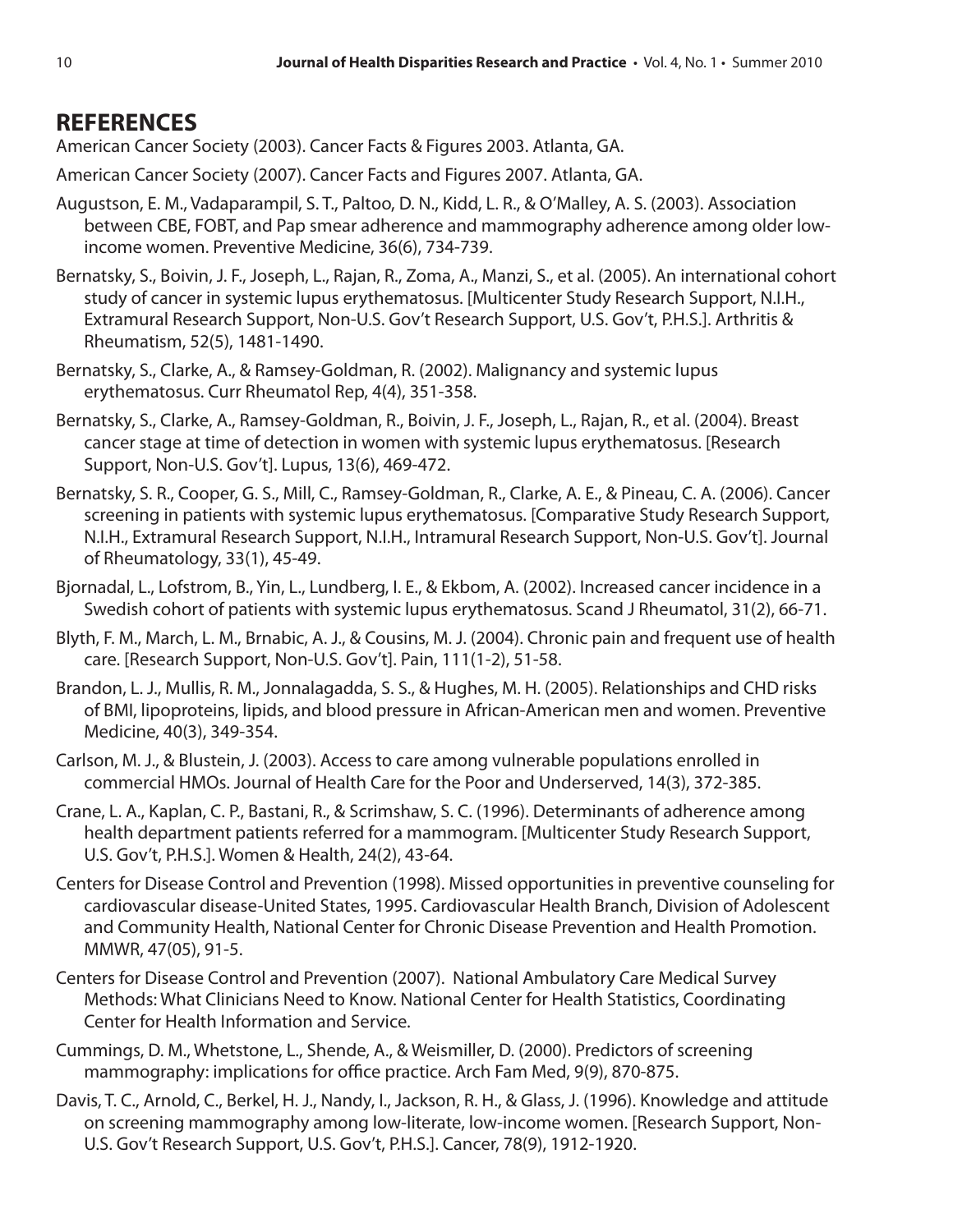- Dolan, N. C., Feinglass, J., Priyanath, A., Haviley, C., Sorensen, A. V., & Venta, L. A. (2001). Measuring satisfaction with mammography results reporting. [Research Support, Non-U.S. Gov't]. Journal of General Internal Medicine, 16(3), 157-162.
- Eddy, D. M. (1989). Screening for breast cancer. Annals of Internal Medicine, 111(5), 389-399.
- Elliott, A. M., Smith, B. H., & Hannaford, P. C. (2004). Chronic pain and health status: how do those not using healthcare services fare? [Research Support, Non-U.S. Gov't]. British Journal of General Practice, 54(505), 614-616.
- Fessel, W. J. (1974). Systemic lupus erythematosus in the community. Incidence, prevalence, outcome, and first symptoms; the high prevalence in black women. Archives of Internal Medicine, 134(6), 1027-1035.
- Finney, M. F., Tumiel-Berhalter, L. M., Fox, C., & Jaen, C. R. (2006). Breast and cervical cancer screening for Puerto Ricans, African Americans, and non-Hispanic whites attending inner-city family practice centers. [Multicenter Study Research Support, Non-U.S. Gov't]. Ethnicity & Disease, 16(4), 994-1000.
- Fontana, S. A., Baumann, L. C., Helberg, C., & Love, R. R. (1997). The delivery of preventive services in primary care practices according to chronic disease status. [Research Support, Non-U.S. Gov't]. American Journal of Public Health, 87(7), 1190-1196.
- Gilligan, T., Wang, P. S., Levin, R., Kantoff, P. W., & Avorn, J. (2004). Racial differences in screening for prostate cancer in the elderly. Archives of Internal Medicine, 164(17), 1858-1864.
- Gorin, S. S., & Heck, J. E. (2005). Cancer screening among Latino subgroups in the United States. Preventive Medicine, 40(5), 515-526.
- Grossman J, Kalunian K (2002). Chapter 2-Definition, classification, activity, and damage indices. In: Wallace D, Hahn B, editors, Dubois' Lupus Erythematosus. 6 ed.
- Han, B., Wells, B. L., & Primas, M. (2003). Comparison of mammography use by older black and white women. J Am Geriatr Soc, 51(2), 203-212.
- Hopkinson, N. D., Doherty, M., & Powell, R. J. (1994). Clinical features and race-specific incidence/ prevalence rates of systemic lupus erythematosus in a geographically complete cohort of patients. Ann Rheum Dis, 53(10), 675-680.
- Institute of Medicine (1993). Access to Health Care in America. Committee on Monitoring Access to Personal Health Care Services. Millman M, editor.
- Jaen, C. R., Stange, K. C., & Nutting, P. A. (1994). Competing Demands of Primary-Care a Model for the Delivery of Clinical Preventive Services. Journal of Family Practice, 38(2), 166-171.
- Jerant, A. F., von Friederichs-Fitzwater, M. M., & Moore, M. (2005). Patients' perceived barriers to active self-management of chronic conditions. Patient Educ Couns, 57(3), 300-307.
- Kiefe, C. I., Funkhouser, E., Fouad, M. N., & May, D. S. (1998). Chronic disease as a barrier to breast and cervical cancer screening. [Research Support, Non-U.S. Gov't Research Support, U.S. Gov't, P.H.S.]. Journal of General Internal Medicine, 13(6), 357-365.
- Lees, K. A., Wortley, P. M., & Coughlin, S. S. (2005). Comparison of racial/ethnic disparities in adult immunization and cancer screening. [Comparative Study]. American Journal of Preventive Medicine, 29(5), 404-411.
- Lipscombe, L. L., Hux, J. E., & Booth, G. L. (2005). Reduced screening mammography among women with diabetes. [Research Support, Non-U.S. Gov't]. Archives of Internal Medicine, 165(18), 2090- 2095.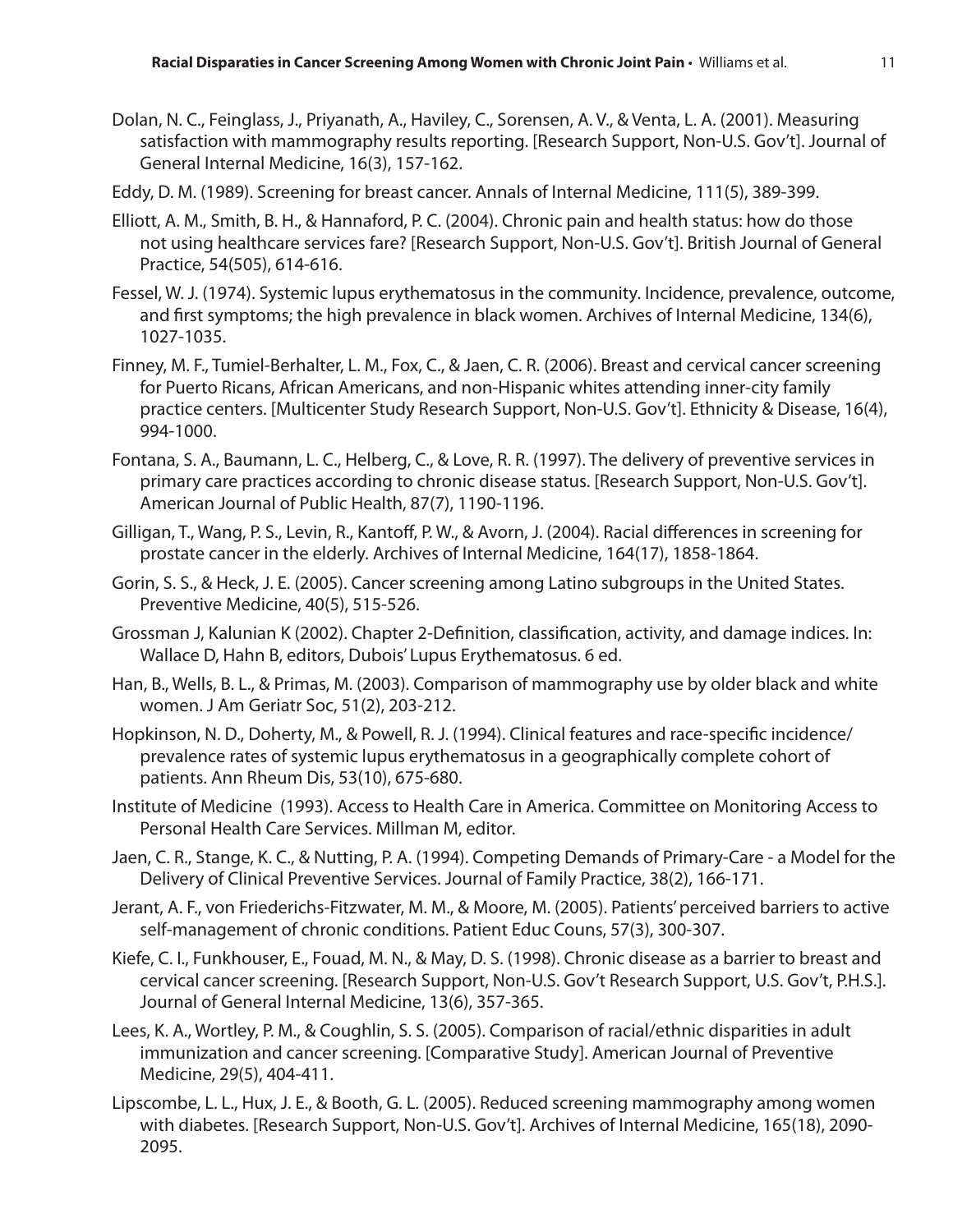- MacDowell, N. M., Nitz-Weiss, M., & Short, A. (2000). The role of physician communication in improving compliance with mammography screening among women ages 50-79 in a commercial HMO. Managed Care Quarterly, 8(4), 11-19.
- Martin, M. Y., Keys, W., Person, S. D., Kim, Y., Ashford, R. S., 2nd, Kohler, C., et al. (2005). Enhancing patient-physician communication: a community and culturally based approach. [Research Support, N.I.H., Extramural Research Support, U.S. Gov't, P.H.S.]. Journal of Cancer Education, 20(3), 150-154.
- Matthews K, Sowers M, Derby C, Stein E, Miracle-McMahill H, et al. (2005). Ethnic differences in cardiovascular risk factor burden among middle-aged women: Study of Women's Health Across the Nation (SWAN). Am Heart J, 149(6), 1066-73.
- McCarthy, E. P., Burns, R. B., Coughlin, S. S., Freund, K. M., Rice, J., Marwill, S. L., et al. (1998). Mammography use helps to explain differences in breast cancer stage at diagnosis between older black and white women. [Research Support, U.S. Gov't, Non-P.H.S. Research Support, U.S. Gov't, P.H.S.]. Annals of Internal Medicine, 128(9), 729-736.
- Melkus, G. D., Maillet, N., Novak, J., Womack, J., & Hatch-Clein, A. (2002). Primary care cancer and diabetes complications screening of black women with type 2 diabetes. J Am Acad Nurse Pract, 14(1), 43-48.
- Mellemkjaer, L., Andersen, V., Linet, M. S., Gridley, G., Hoover, R., & Olsen, J. H. (1997). Non-Hodgkin's lymphoma and other cancers among a cohort of patients with systemic lupus erythematosus. Arthritis Rheum, 40(4), 761-768.
- O'Malley, A. S., Forrest, C. B., Feng, S., & Mandelblatt, J. (2005). Disparities despite coverage: gaps in colorectal cancer screening among Medicare beneficiaries. [Multicenter Study Research Support, N.I.H., Extramural Research Support, U.S. Gov't, P.H.S.]. Archives of Internal Medicine, 165(18), 2129-2135.
- Paskett, E. D., Tatum, C., Rushing, J., Michielutte, R., Bell, R., Foley, K. L., et al. (2004). Racial differences in knowledge, attitudes, and cancer screening practices among a triracial rural population. [Comparative Study Research Support, U.S. Gov't, P.H.S.]. Cancer, 101(11), 2650-2659.
- Ramsey-Goldman, R., & Clarke, A. E. (2001). Double trouble: are lupus and malignancy associated? [Editorial Research Support, Non-U.S. Gov't Research Support, U.S. Gov't, P.H.S. Review]. Lupus, 10(6), 388-391.
- Ramsey-Goldman, R., Mattai, S. A., Schilling, E., Chiu, Y. L., Alo, C. J., Howe, H. L., et al. (1998). Increased risk of malignancy in patients with systemic lupus erythematosus. [Research Support, Non-U.S. Gov't Research Support, U.S. Gov't, P.H.S.]. Journal of Investigative Medicine, 46(5), 217-222.
- Rao, R. S., Graubard, B. I., Breen, N., & Gastwirth, J. L. (2004). Understanding the factors underlying disparities in cancer screening rates using the Peters-Belson approach: results from the 1998 National Health Interview Survey. Med Care, 42(8), 789-800.
- Rus V, Hochberg M (2002). Chapter 4-The Epidemiology of Systemic Lupus Erythematosus. In: Wallace D, Hahn B, editors, Dubois' Lupus Erythematosus. 6 ed.
- Seltzer, M. H., & Glassman, J. R. (2002). Benign-appearing mammographic abnormalities in women aged 40-49. Breast J, 8(3), 162-170.
- Selvin, E., & Brett, K. M. (2003). Breast and cervical cancer screening: sociodemographic predictors among White, Black, and Hispanic women. [Comparative Study]. American Journal of Public Health, 93(4), 618-623.

Stoddard, A. M., Rimer, B. K., Lane, D., Fox, S. A., Lipkus, I., Luckmann, R., et al. (1998). Underusers of